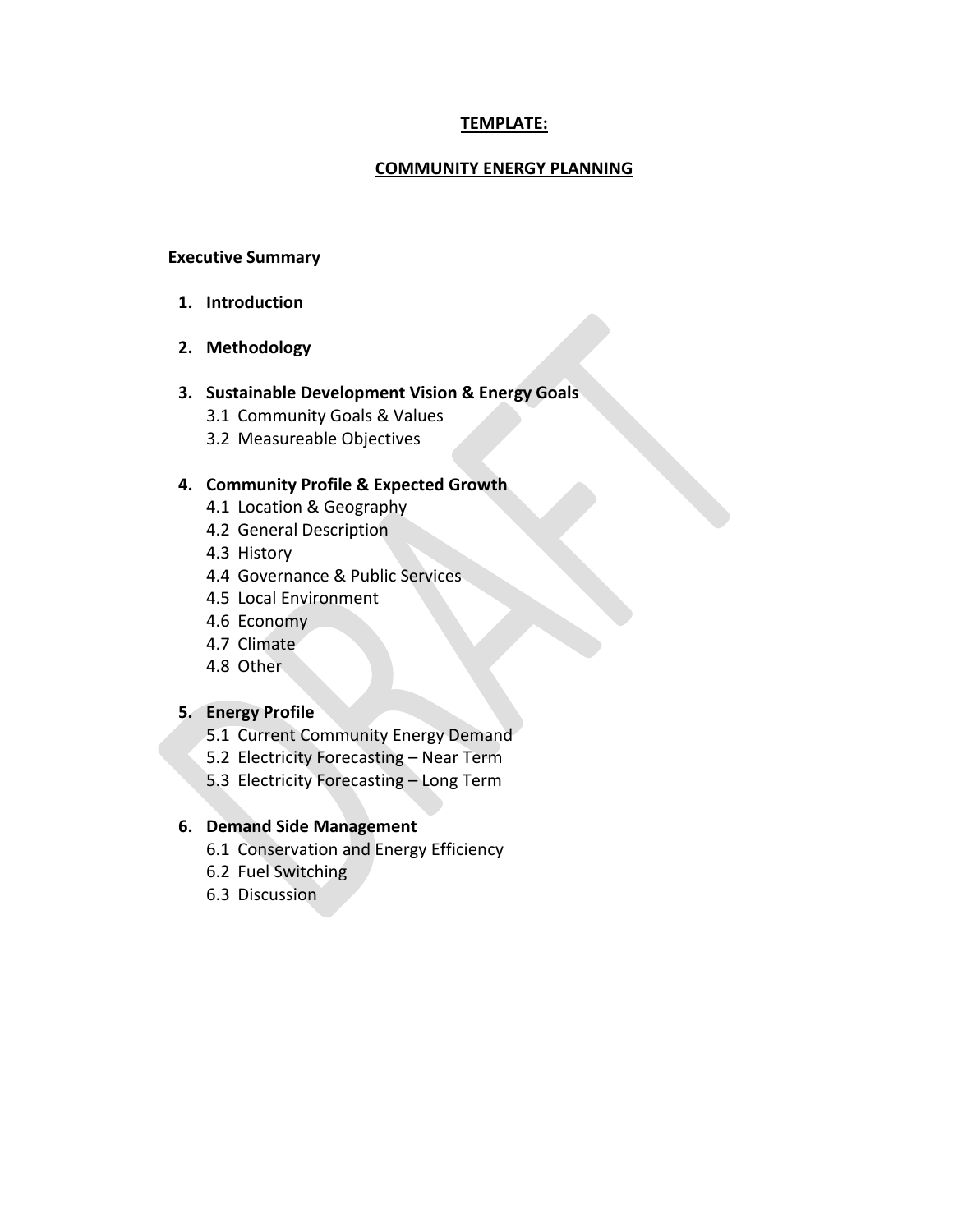## **7. Renewable Energy Generation Opportunities**

- 7.1 Utility Requirements/Needs
- 7.2 Energy Supply Regulation
- 7.3 Renewable Energy Resources
- 7.4 Renewable Energy Generation Technologies
- 7.5 Permitting Requirements for Renewable Energy Resources
- 7.6 Economic Benefits Community (Revenues /Jobs for Members)
- 7.7 Opportunity Analysis
- 7.8 Renewable Energy Development Recommendations

## **8. Energy Efficiency and Renewable Energy Funding**

## **9. Community Engagement, Jobs and Education**

- 9.1 Community Engagement
- 9.2 Community Jobs
- 9.3 Community Education

## **10. Recommendations & Next Steps**

- **11. Conclusions**
- **12. Clean Energy Plan Supporting Statement**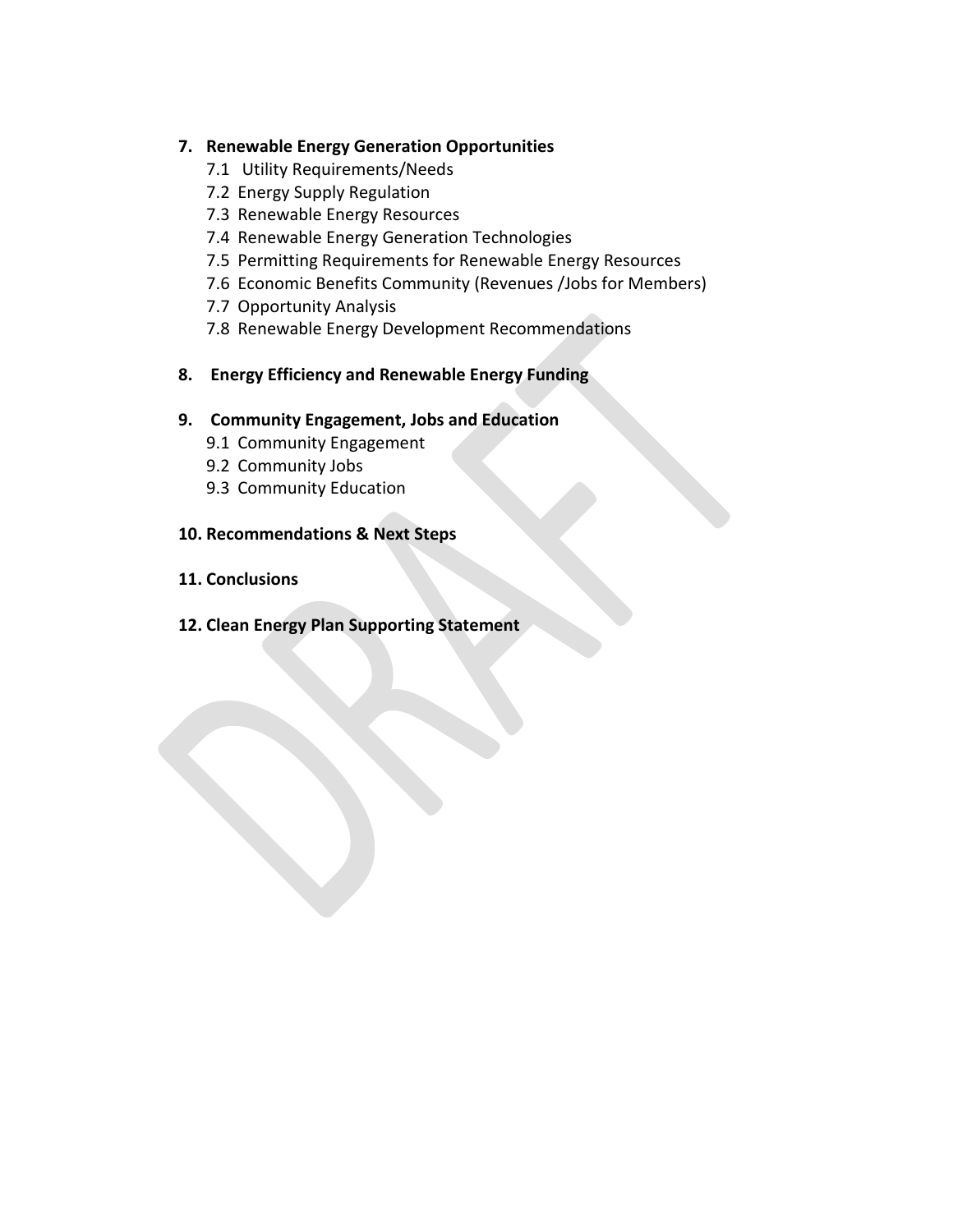## **Executive Summary**

In this section, provide a high level summary of the entire document.

Examples of what to include in Summary:

- Purpose, scope and deliverables of the CEP (see bullet points below for deliverables).
- List of current energy challenges and opportunities associated with community;
- The community energy objectives;
- A community energy profile;
- A summary of community engagement and awareness activities;
- A high level summary of the analysis taken to arrive at recommendations for actions to meet the community energy objectives, and address needs, challenges and opportunities; and
- List of potential actions for how energy challenges can be resolved or opportunities developed;

Include a brief summary of the recommended energy efficiency and supply option(s) and next steps for implementing these options.

## **Section 1: Introduction**

This section should introduce the purpose, objectives and scope of the CEP. Example wording is below.

This Community Energy Plan (CEP) addresses the supply and use of all forms of energy in community XX. This is the comprehensive plan for addressing the community's energy needs, challenges and opportunities, and recommends options for energy efficiency and clean energy projects to address the needs and / or opportunities. If applicable, it also includes recommendations related to utility services (electricity or heating fuels). The CEP may also include recommendations related to clean transportation.

The purpose of developing this CEP, and keeping it up to date, is to:

- Build community awareness on energy issues and environmental impacts of energy supplies through community meetings and educational activities, including programs at the school;
- Identify potential job opportunities and other economic benefits in the energy sector for the community members;
- Consult with the community members on their specific objectives related to energy and develop a community vision in support of shared objectives;
- Estimate the current community energy demand and forecast future energy demands;
- Evaluate the clean energy resource potential;
- Assess the environmental, social, and economic feasibility of energy supply options for meeting the energy needs of the community; and
- Develop a long-term energy action plan for the community that includes actions on both energy efficiency and energy supply projects, and that can be updated regularly.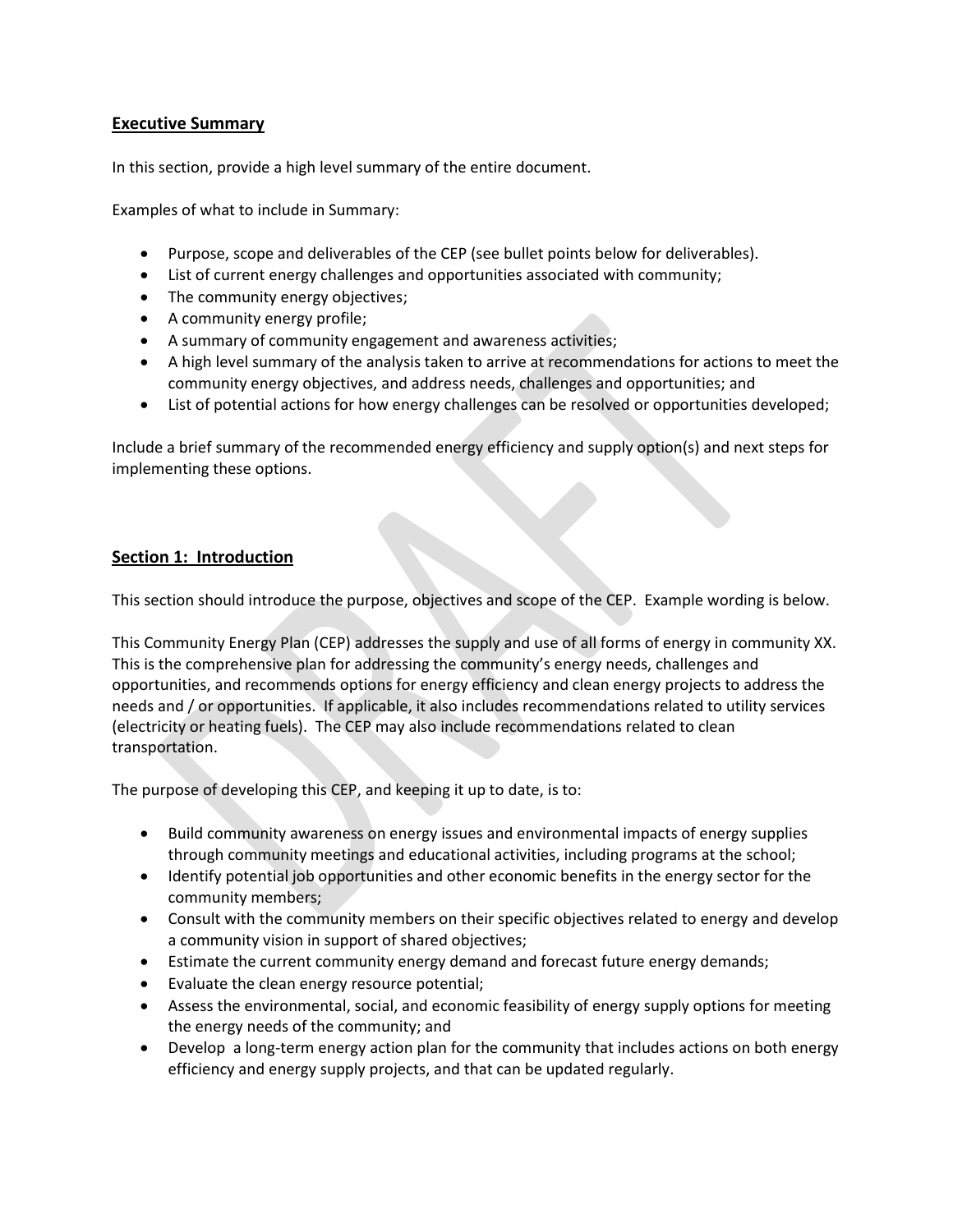If a community is considering receiving services from a regulated utility (e.g. for the provision of electricity or for the provision of heating), the CEP is one of the documents that can be used to support a utility's regulatory application for the provision of energy utility services in the community. If this is applicable to your community, include introductory wording highlighting the utility service the community is considering, and the scope and objectives for exploring this within the CEP.

Elements of the CEP should be forward looking and require many assumptions for predictive purposes. There is a high degree of uncertainty associated with these assumptions and considerable opportunity for actual outcomes to diverge from those predicted. This CEP is therefore intended as a first approximation, to be revisited as newer and more in-depth information becomes available.

## **Section 2: Methodology**

It is crucial to have community input and involvement throughout the development of the CEP and particularly in the design and implementation of the CEP engagement strategy.

Provide an explanation of the community engagement process, who was involved in producing the CEP and what their roles were. Examples of participants:

- Community champion (required) this is someone who has an interest in energy, will lead the CEP process and be ultimately responsible for overseeing its implementation;
- Community members;
- Community staff;
- BC Hydro or Fortis;
- Funders (e.g. government, foundations, financial institutions, etc.); and
- Contracted experts (e.g. energy assessors, planners, engineers, workshop facilitators, project manager for the CEP, etc.).

Provide an explanation of how the community information was collected. Examples may include:

- Utility bills, or community-level data for the electricity and fuel providers
- Surveys: written, telephone or other;
- Community meetings and visioning sessions;
- Focus Groups;
- Open houses; and
- Presentations to youth and education sessions

Provide a summary of the key steps and milestones that were conducted as part of the CEP process. Establish a time frame for the CEP.

> 25 years is recommended, but it may be more appropriate to align to the service life of major projects or community events.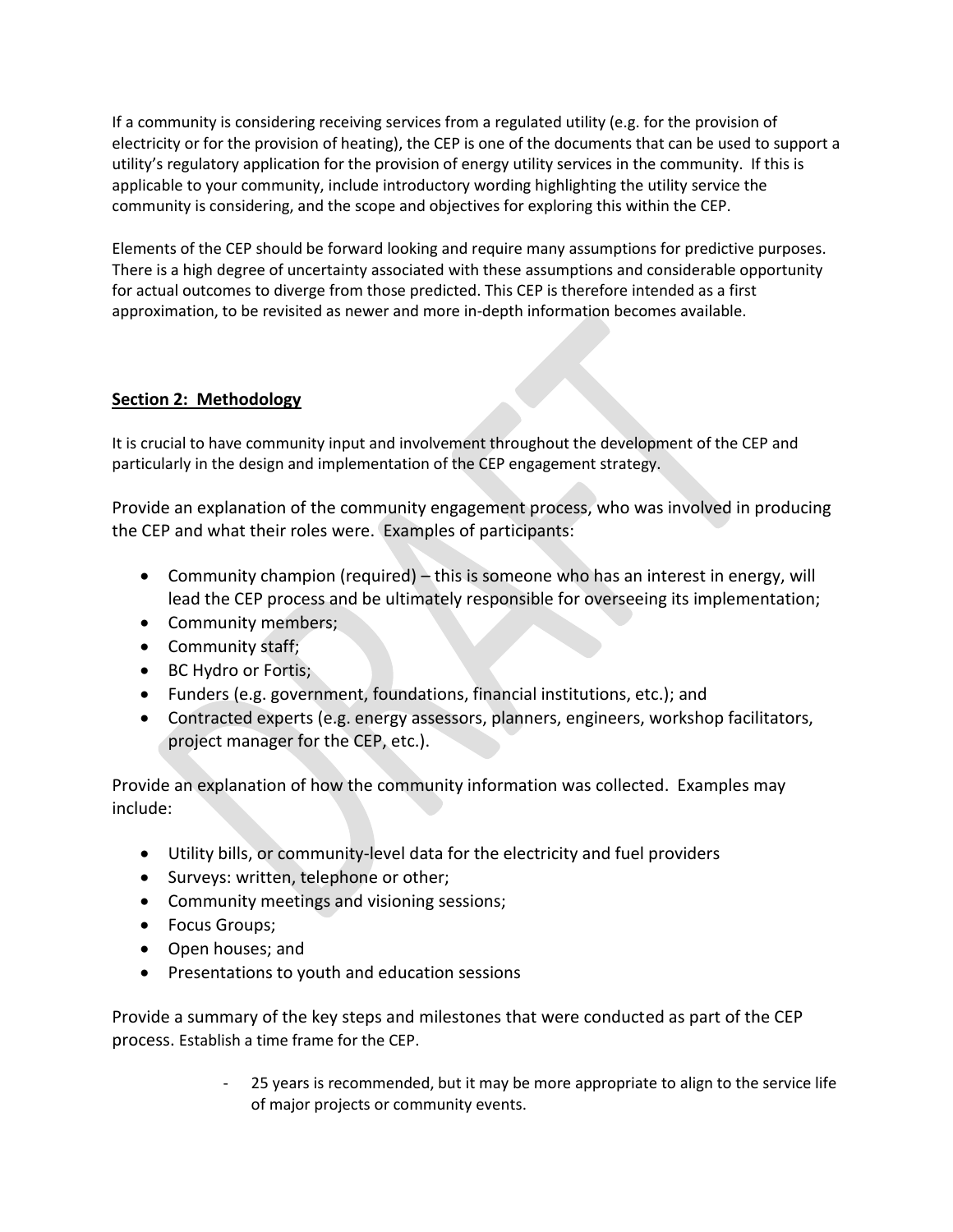# **Section 3: Sustainable Development Vision & Energy Goals**

Community energy planning leads to:

- Increased local awareness around energy; and
- Community energy objectives and prioritized actions related to energy.

The projects and policies that result from community energy actions can support:

- Resilient communities and economies:
- Diversification of rural economies;
- Reduced energy bills at the community, residential and commercial/industrial level;
- New and skilled jobs in a growing sector;
- Opportunities for new types of partnerships;
- Reduced environmental impacts
- Improved reliability (remote or end-of-line communities);
- Investment in energy infrastructure; and
- Increased economic development opportunities.

#### 3.1 Community Goals and Values

Use this section to highlight what values are common throughout the community and may have a bearing on the Community Energy Plan. Identify the most important values and discuss trade-offs that may be necessary to preserve these above others. Examples of value statements include:

- Preserve way of life
- Encourage community growth
- Discourage community growth
- Population return to community
- Self sufficiency
- Youth opportunities
- Preserve local environment
- Preserve global environment
- **•** Increase jobs and local economic opportunities.

## 3.2 Community Energy Objectives

Use the general community goals and values to define the Community Energy Objectives by which energy options (e.g. energy efficiency and clean energy projects) will be evaluated to determine the CEP recommendations. Objectives may be developed in conjunction with a community and stakeholder consultation process. Examples of objectives to be used for evaluating energy options include:

- Increased local job creation
- Net zero greenhouse gas emissions
- Financially viable (e.g. positive net present value)
- Opportunity for training in the energy sector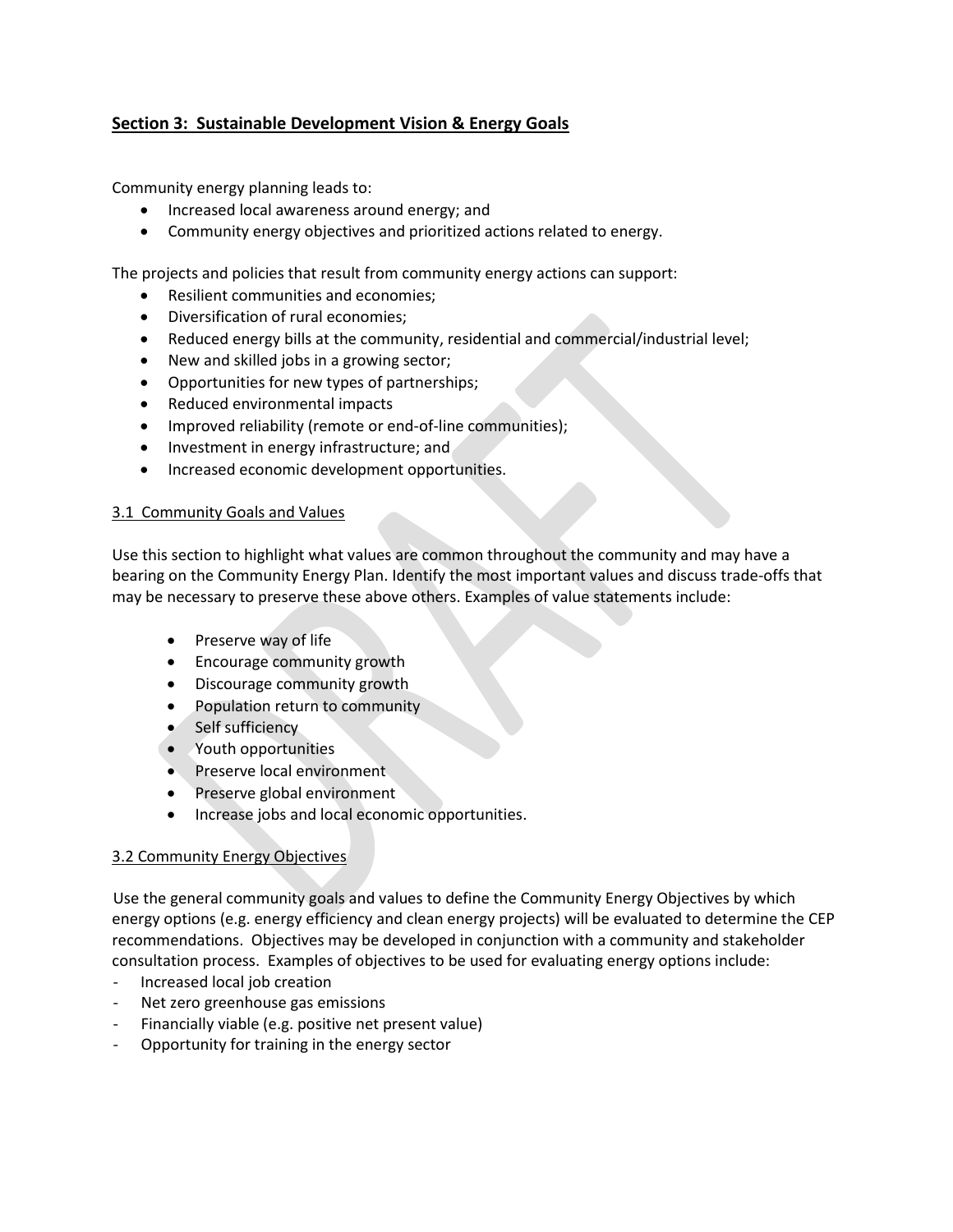# **Section 4: Community Profile and Expected Community Growth**

This section provides an overview of the community. A general description of the community should include the following, as they may relate to energy demand and / or energy options:

## 4.1 General Description:

Include the following information:

- Name
- Location
- Location Map and community layout map
- **•** General description of surrounding geography and terrain
- Population and demographics (For First Nation Communities, provide on and off-reserve populations)
- To what extent is the population seasonal or year-round?
- Brief history
- Governance: Organizational structure (i.e., elected officials, chief and council, is it part of a regional district, municipality?)
- Public and private services (e.g. who the electric utility provider is, who provides heating fuel services, what commercial services exist, etc.)
- Climate and Local environment: climatic region, any known sensitive habitat, species, fishbearing streams, etc.
- Economy: description of local economy including main economic activities; employment rate; types of jobs that community members hold, etc.
- Any other items that you think describe the community

# 4.2 Location and Geography:

4.3 Expected Community Growth: Community growth is an important part of understanding long term energy needs.

- Project the community's population for the CEP's time frame (25 years, or what was determined appropriate in the methodology section).
- Take into account the community's goals and values, economic development plans, impacts of energy on way of life, and other factors that may influence population.
- Methods of estimating population may include:
	- Extrapolation from historic community data
	- Extrapolation from similar community historic data
	- Community estimates
	- Local government land use or development policies
	- Provincial statistics and projections (BC STATS, Service BC, BC Ministry of Labour and Citizens' Services)
- Use several methods, with one forming the primary estimate on which later calculations are based, and others to provide corroboration.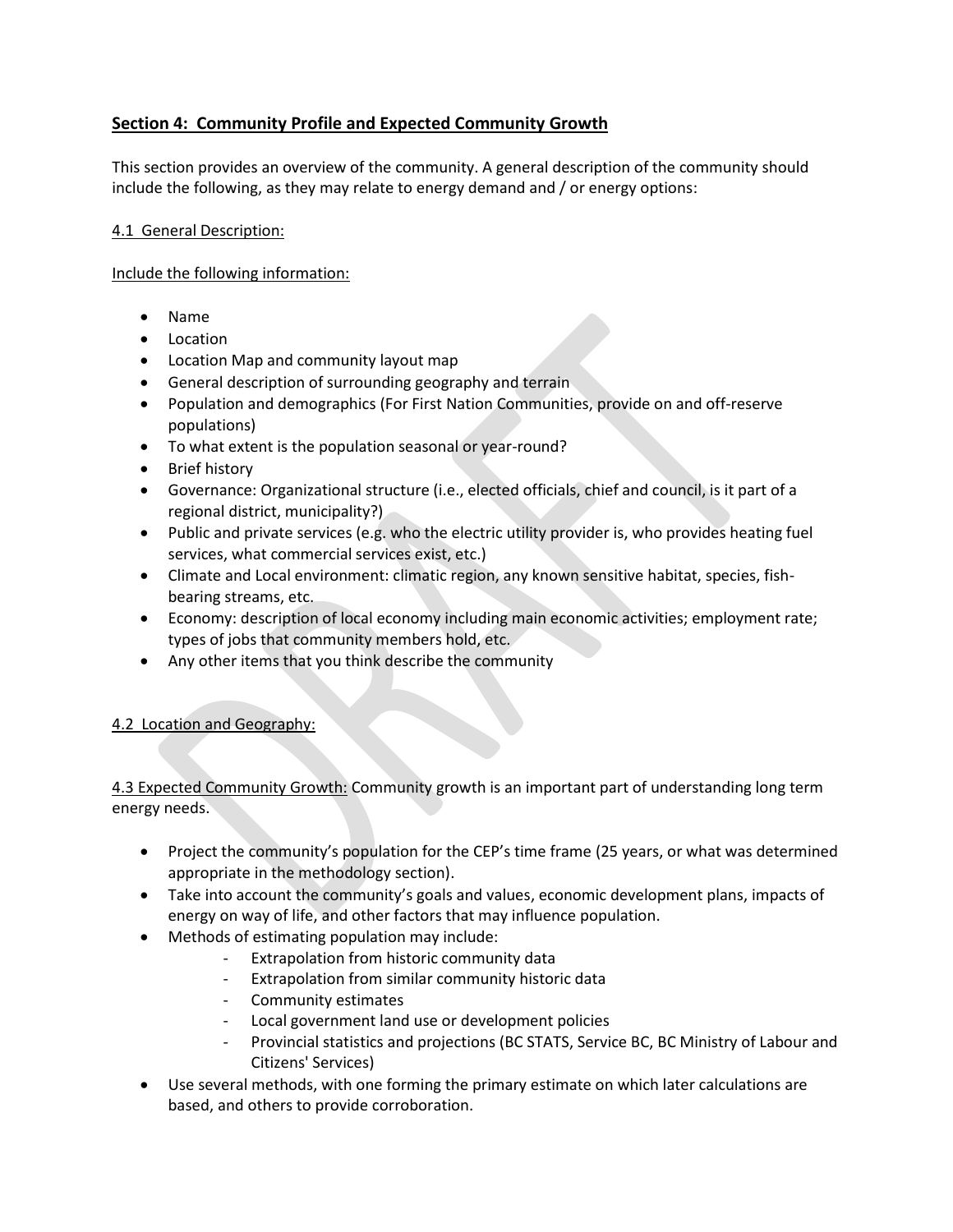- If applicable, discuss any significant contradictions between estimating methods and provide support for the one chosen as primary.
- Discuss the uncertainty of forward projections.

# **Section 5: Energy Profile**

## 5.1 Current Community Energy Demand:

## Present the community's current energy demand in terms of:

- Total energy demand (including all types of energy demand, such as for electric power, for heating, for transportation)
- Peak and average energy demand (electric and heating fuel)
- Energy supply break-down (electric grid, heating fuels, etc.)
- Energy demand break-down (e.g. residential, industrial, transportation)

## Present the community's financial aspect of energy in terms of:

- cost per energy unit (kWh or GJ) for different fuel types
- average amount that a community member spends on energy per year
- total per year that the community spends on energy
- Separately identify any energy related external funding or subsidies the community receives, including a clear explanation of the Aboriginal Affairs and Northern Development Canada (AANDC) contribution to community energy costs and any cost over runs

## Obtain data for this analysis from the following sources:

- Current fuel bills.
- Current electric bills.
- Building energy assessments: 25% of the residential energy assessments should be scheduled and completed by Energy Auditors available through the LiveSmart Program; administration and / or commercial buildings should be assessed by professionals with expertise and experience in energy assessments for the relevant buildings

Describe your methodology for obtaining, analysing and presenting the information contained in this section.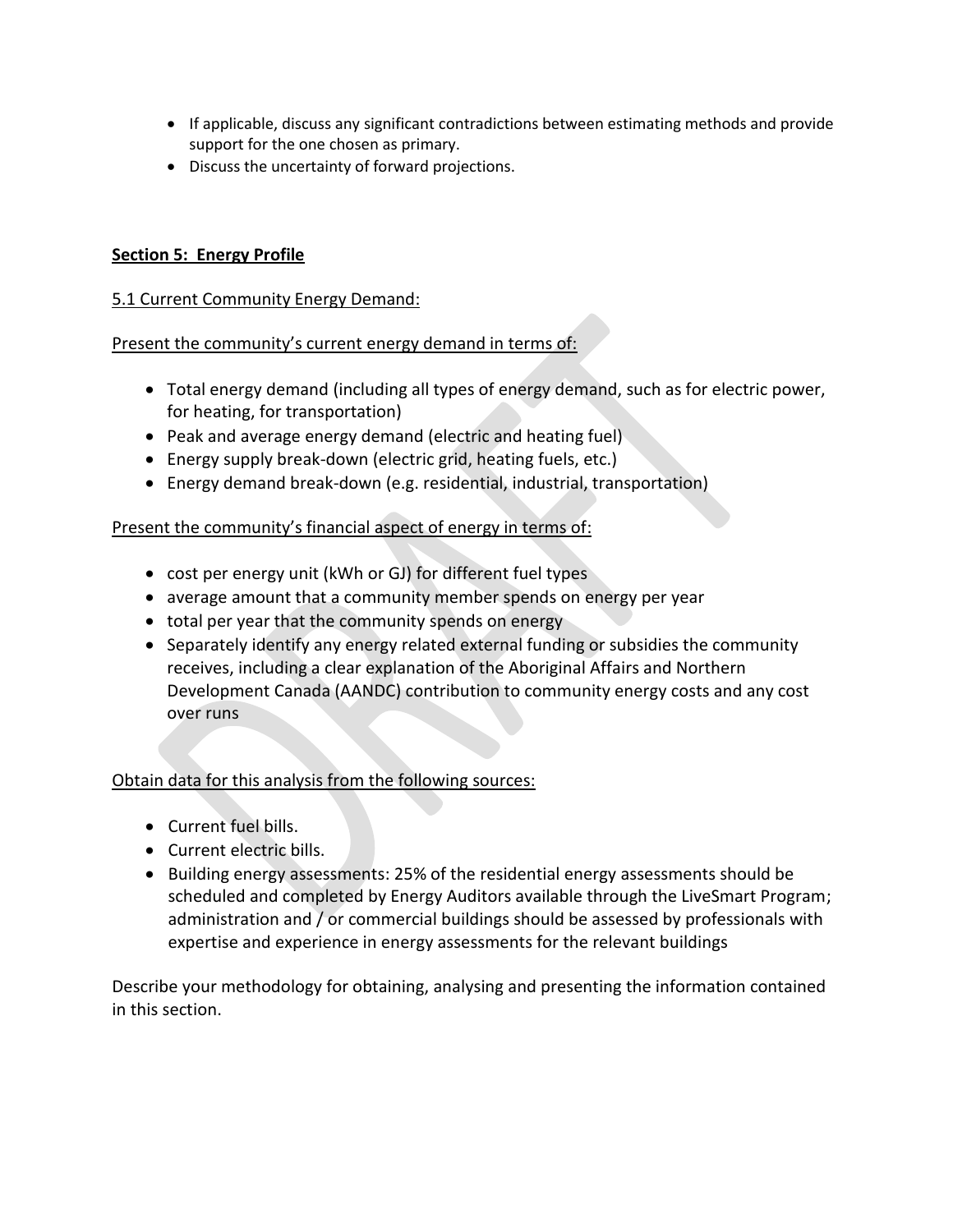## 5.2 Future Community Energy Demand Forecasting

Now estimate the community's energy needs for the future.

Present population projections for 5 – 20 years away (or more if you think that is relevant for your plan). Discuss economic development plans that may have an influence on energy demand for 5 – 20 years away (or more if you think that is relevant for your plan).

Using the current energy demand, and the population and economic development projections, estimate the community's energy needs for  $5 - 20$  years away. Estimate the future energy demand by:

- sector (residential, commercial, industrial),
- total demand,
- peak demand

Include different scenarios, such as a low-population-growth and high-population-growth scenario, and different economic development level scenarios.

Discuss the methodology, uncertainties and explain how future economic or community development plans may impact the demand forecast and how this will be managed.

#### **Section 6: Demand Side Management**

Demand side management is the first option for meeting current and future energy demands that should be considered as part of a CEP, before energy supply projects are pursued. This section is intended to explore the potential for energy savings, as well as the electric or heating fuel demand which could result from fuel switching. (Fuel switching refers to the ability of customers to choose between multiple fuels in order to meet their energy needs. For example, some communities may decide to switch from electric heating to natural gas heating, leading to a lower electricity demand but a higher natural gas demand in the community.) Actions:

Energy efficiency retrofit projects with homes and buildings

New buildings designed to high energy efficiency standards

Community energy efficiency policies

Awareness and education programs

Land use planning that reduces transportation

## 6.1 Energy Efficiency Opportunities

Use building energy assessments (LiveSmart assessments on residential buildings, and energy assessments on commercial / administration buildings) to identify existing energy ratings for buildings and building & equipment upgrades or behaviour changes that can improve energy ratings. Use sustainable housing design workshops to identify energy efficiency & alternative energy supply options for new buildings.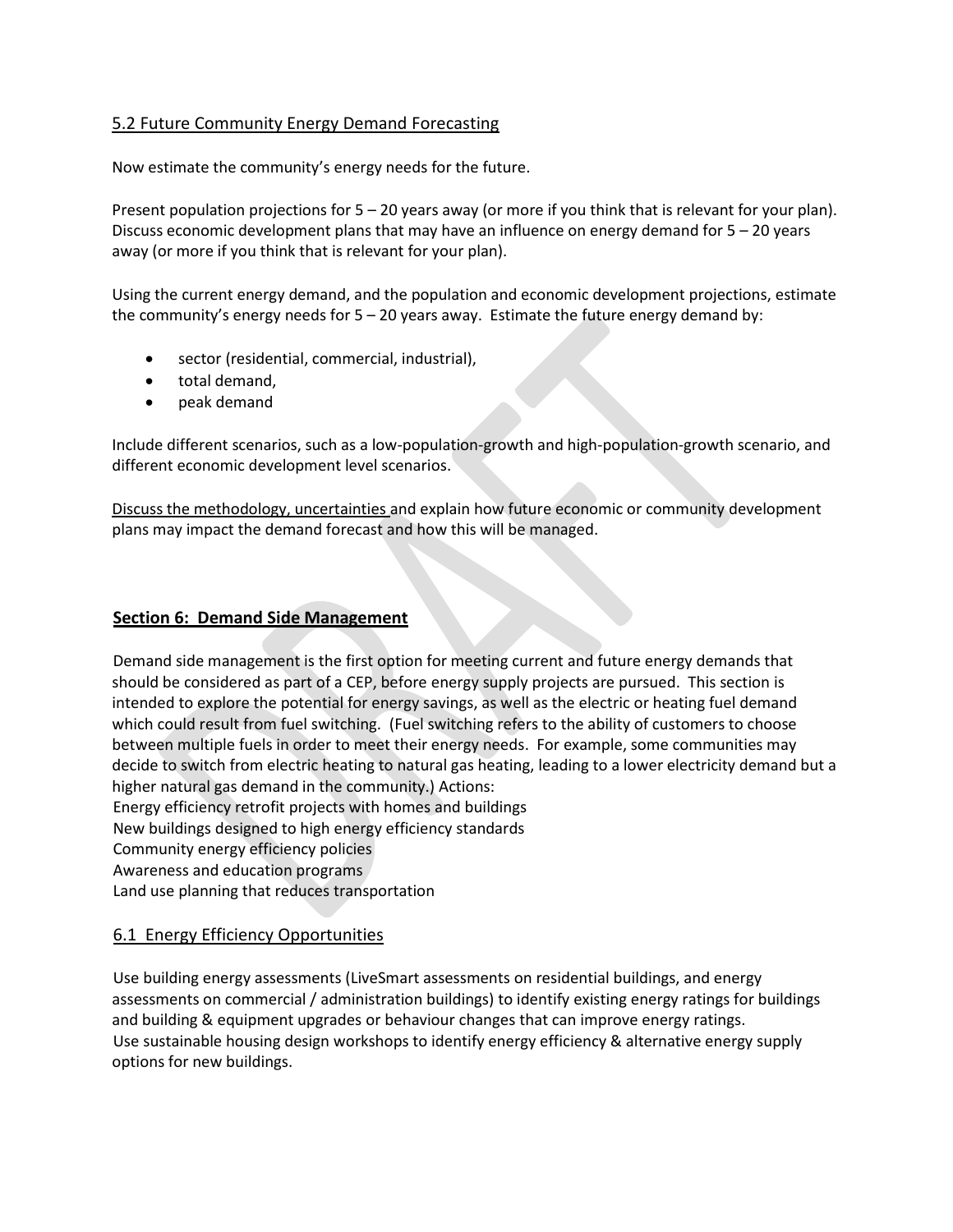Run a baseline scenario representing current energy use practices, and then compare with a second scenario that includes appropriate energy efficiency measures. Present energy totals, also distinguish between electrical and non-electrical energy. Include a summary of upfront and ongoing costs and savings, and payback periods.

Involve your utility (BC Hydro, FortisBC) in assisting you with determining energy efficiency measures, and in accessing utility and government programs.

## Present ideas for facilitating energy efficiency in homes and buildings:

- sustainable housing or building development policies
- allocating renovation funding for energy efficiency upgrades
- financing of energy efficiency upgrades
- awareness and education programs that are delivered every year
- inclusion of energy efficiency considerations in land use planning, economic development planning, or other planning and development activities

#### 6.3 Analysis and Recommendations

Analyze energy efficiency options in terms of:

- their alignment with the goals and values of both the community and the utility;
- costs and benefits (e.g. construction costs; energy savings benefits)
- funding available to offset up-front costs

Present the energy efficiency projects that the community will implement and the policies that the community will adopt to ensure energy efficiency is a component of all future planning.

Summarize the barriers related to the recommended energy efficiency actions and what the community will do to address and overcome the barriers.

## **Section 7: Clean Energy Generation Opportunities**

This section of the report addresses electricity generating supply options with potential for deployment in the community under study. Describe the risks and benefits of each supply option. Relate these back to the uncertainties discussed around load estimates for the near and long term consumption forecasts.

Desktop studies are an appropriate level of analysis for CEPs; information may be derived from prior research and experience as well as statistical and numeric models. The CEP will identify the resources, if any, that warrant a more rigorous analysis including site surveying and/or site-specific resource monitoring. This deeper feasibility-level analysis is beyond the CEP's scope, but should follow from recommendations made in it. If a resource is identified as having high potential, it may be valuable to commence site surveying and site-specific resource monitoring while completing the CEP.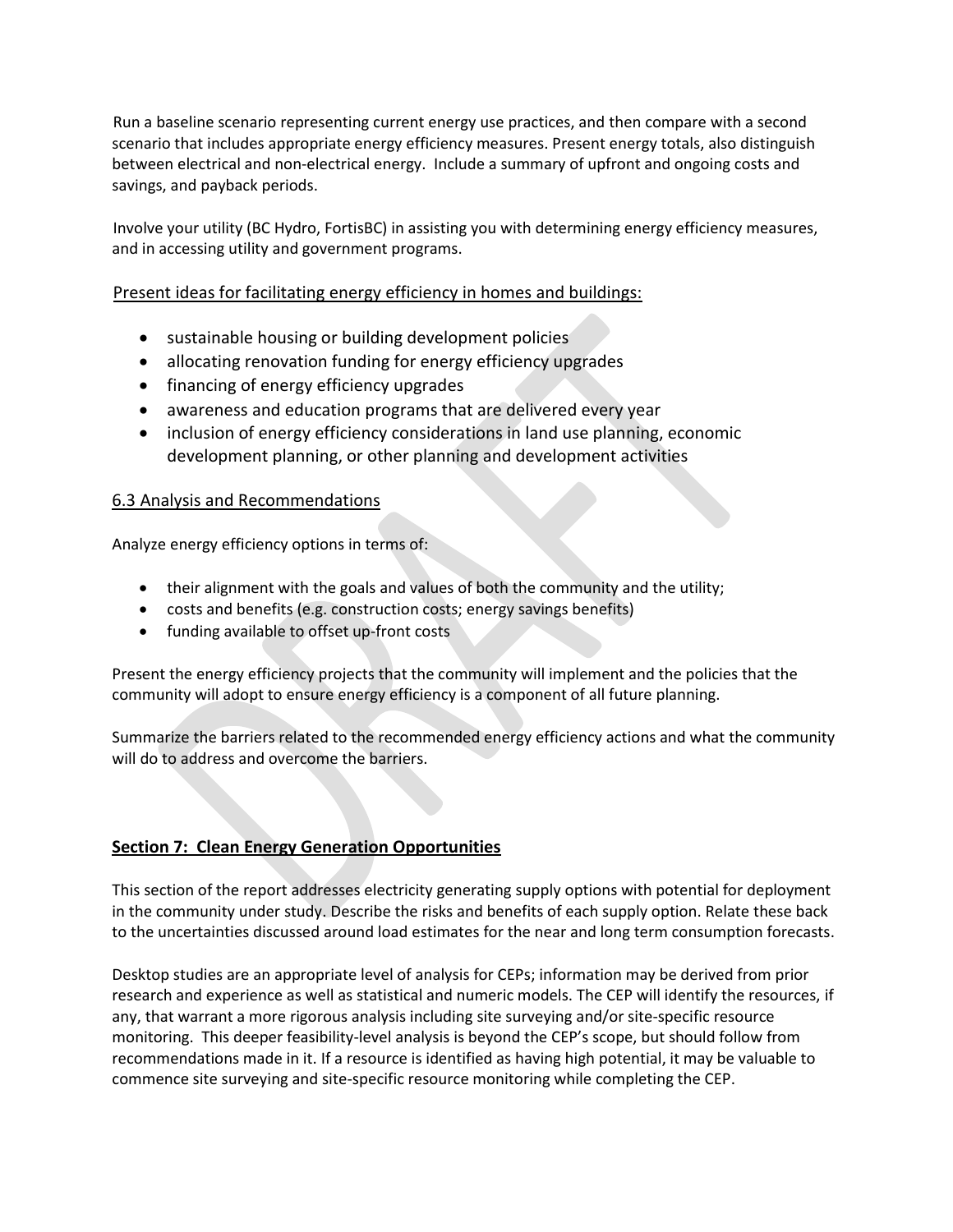It is a good idea to think of the "post planning phase" while you are doing the community energy plan, to help guide the detailed action plan that comes out of the energy planning process. It may also give the community an idea of where education and training efforts should be focussed.

#### 7.1 Renewable Energy Resource Assessment and Development Options

Describe each potential supply option and its applicability to the community. This should include a basic overview of how the technology works, what resources it requires and the estimating method used to estimate resource availability. Complete desktop studies, review of other resource studies in the territory, and other high level estimates to determine the clean energy resource potential in the territory.

The executive summaries of each of the options should contain equivalent information to the summary table for each supply options under consideration.

| <b>TECHNICAL INFORMATION</b>             |  |  |  |
|------------------------------------------|--|--|--|
| Capacity Range (MW)                      |  |  |  |
| Average power available (MW)             |  |  |  |
| Total energy available over the year     |  |  |  |
| (MWh)                                    |  |  |  |
| Reliability                              |  |  |  |
| Efficiency                               |  |  |  |
| Load Following Ability                   |  |  |  |
| Modularity/Scalability                   |  |  |  |
| Diesel Backup Required (if applicable)   |  |  |  |
| <b>FINANCIAL INFORMATION</b>             |  |  |  |
| <b>Installed Cost</b>                    |  |  |  |
| O&M Costs not including fuel (\$/kWh)    |  |  |  |
| Fuel Costs (\$/kWh)                      |  |  |  |
| Lifecycle costs (NPV, 50 years)          |  |  |  |
| SOCIAL AND ENVIRONMENTAL INFORMATION     |  |  |  |
| <b>Jobs Created</b>                      |  |  |  |
| Safety Issues                            |  |  |  |
| Emissions CO <sub>2</sub> (kg/MWh)       |  |  |  |
| Emissions CO, NOx, PM, UHC               |  |  |  |
| (kg/MWh)                                 |  |  |  |
| <b>Community Energy Self-Sufficiency</b> |  |  |  |
| Community economic, environmental        |  |  |  |
| or social impacts (based on community    |  |  |  |
| values)                                  |  |  |  |
| <b>UNCERTAINTY</b>                       |  |  |  |
| <b>Development Uncertainty</b>           |  |  |  |
| <b>Price Uncertainty</b>                 |  |  |  |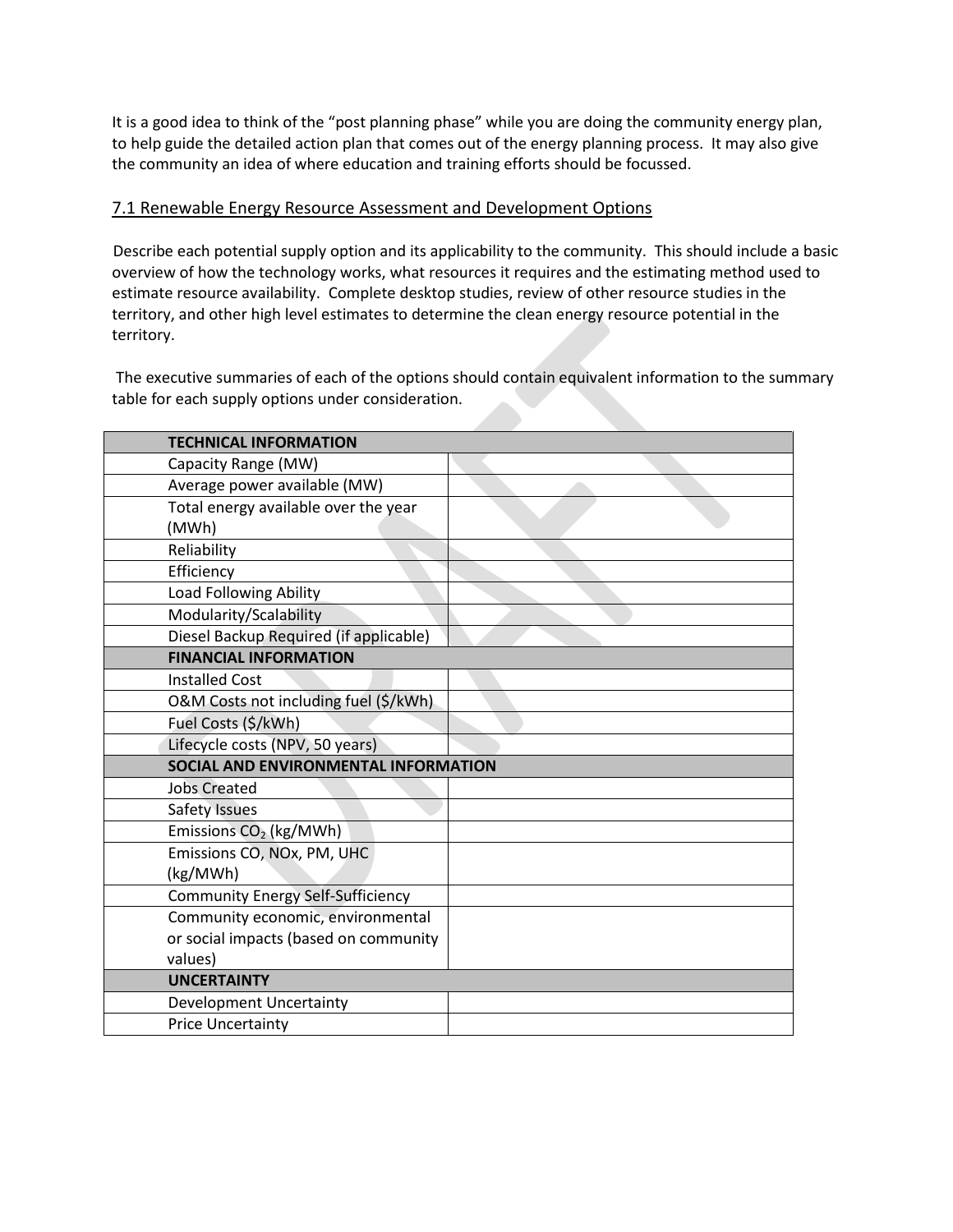# 7.2 Opportunity Analysis

This section presents the financial (Net Present Value, Payback Period, etc.), environmental and social analysis of the supply options discussed in the previous section. Also analyze the options against the community objectives. This evaluation should be used to determine which clean energy opportunitie(s) the community will pursue further.

## 7.3 Clean Energy Development Recommendations

Using the analysis in the previous section, provide an overview of the pros and cons of each option, and make recommendations on which clean energy project(s) to pursue further. Include a discussion on the barriers barriers related to the recommended clean energy actions and what the community will do to address and overcome the barriers. Present detailed steps (with a timeline) that the community will need to do to further explore and implement the proposed option.

## **Section 8: Funding**

Complete an overview/summary of the various funding opportunities/sources available to the First Nation community. Each opportunity should be tied to a specific project.

Develop draft financing and funding plans for pursuing and developing the recommended energy efficiency and clean energy options.

# **Section 9 – Community Engagement, Jobs and Education**

Develop education and training goals with actions

## 9.1 Community Engagement:

Describe the broader community engagement strategy/plan beyond completion of the CEP.

## 9.2 Community Jobs:

Compiling a list of jobs related to implementing the CEP actions can help guide the types of education or training programs a community would like to access or support:

- Energy auditors
- Building inspectors
- Construction workers
- Engineers / Project managers
- Financial consultants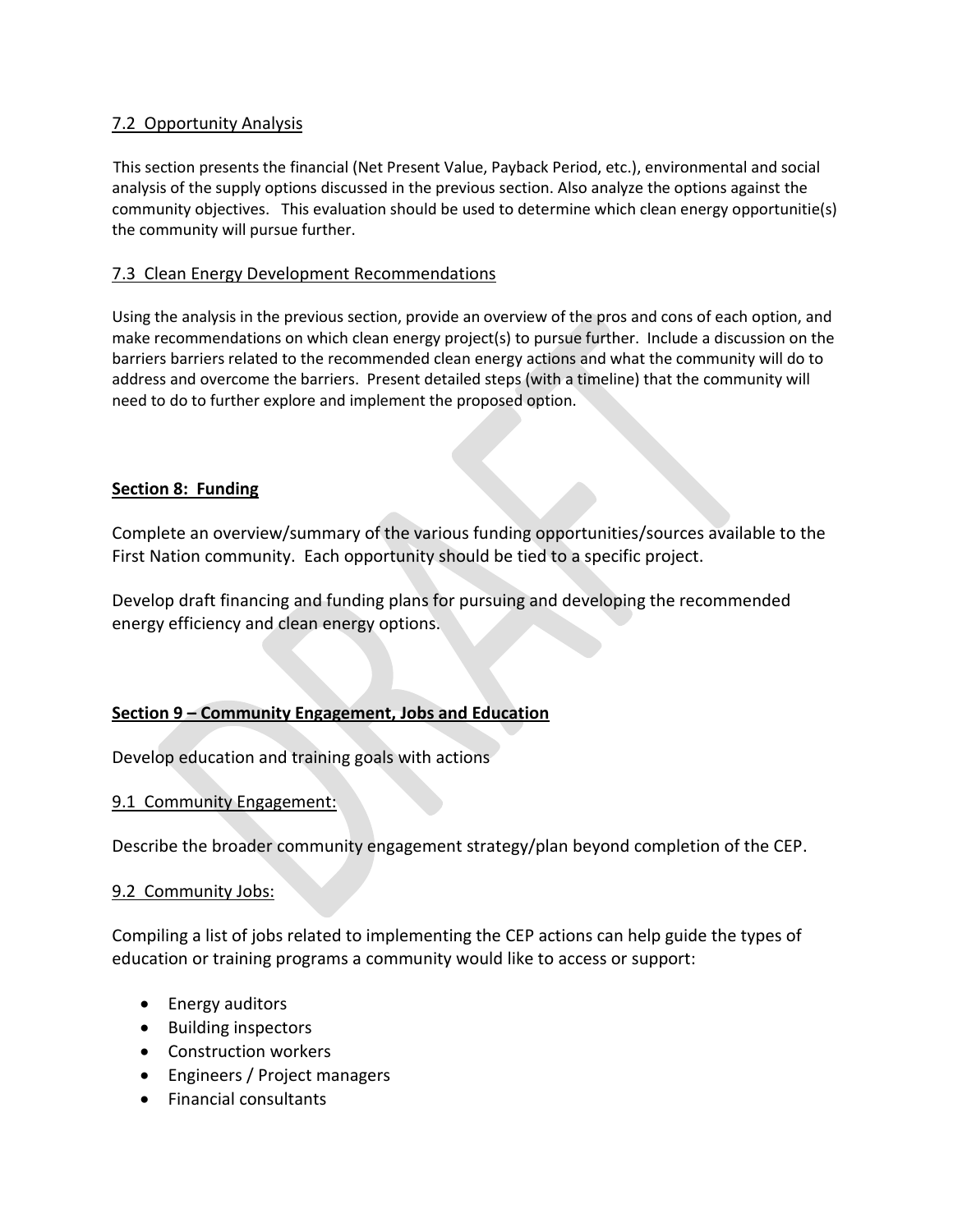- Land use planners
- Environmental biologists
- Community workshop facilitators
- Contract managers and negotiators
- Energy plant operators, maintenance personnel and managers
- Others?

# 9.3 Education and Training:

Identify potential job training programs that would be available to community members.

Outside of specific job training, what type of regular public awareness on energy is important in your community and how is it being communicated to the community elders and leaders, families and youth?

Develop actions that support:

- community members seeking employment in the energy efficiency or clean energy sectors,
- increased youth understanding and awareness of the energy efficiency and clean energy sectors,
- increase local economic development in energy efficiency and clean energy, and
- increased general knowledge of energy efficiency and clean energy

# **Section 10: Risk Assessment**

Identify major and minor risks to implementing the CEP and risk mitigation strategies.